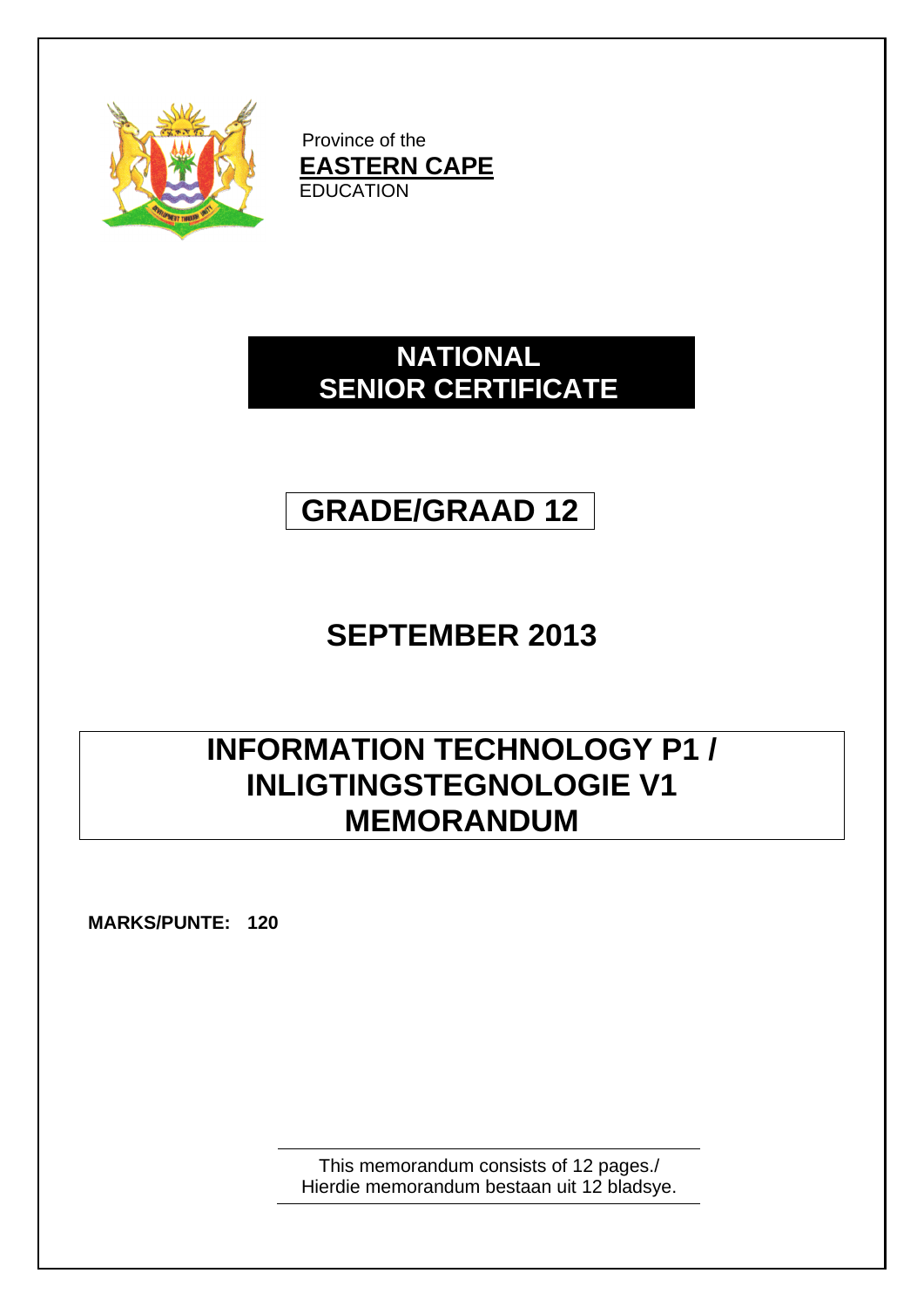### **QUESTION/VRAAG 1: DATABASE AND DELPHI (33 marks/punte)**

```
procedure TForm1.Button1Click(Sender: TObject);
begin
qryschool.Active := false;
qryschool.SQL.text := 'select *\checkmark from childrenTb*\checkmark order by name*\checkmark';
qryschool.Active := true ;
SetGridColumnWidths(DBGrid1);
end;
procedure TForm1.Button2Click(Sender: TObject);
begin
qryschool.Active := false;
qryschool.SQL.text := 'select name \checkmark from childrenTb \checkmark where (allergies = true) \checkmark and (ExtraActivities like
"%Cooking is Fun%")\checkmark';
qryschool.Active := true;
SetGridColumnWidths(DBGrid1);
end;
procedure TForm1.Button3Click(Sender: TObject);
begin
qryschool.Active := false;
qryschool.SQL.text := 'select name\checkmark, (2013 - year(dateOfBirth) \checkmark) as [Age] \checkmark from childrenTb\checkmark';
qryschool.Active := true;
SetGridColumnWidths(DBGrid1);
end;
procedure TForm1.Button4Click(Sender: TObject);
begin
qryschool.Active := false;
qryschool.SQL.text := 'select name,dad_name,mom_name from childrenTb\checkmark,parentsTb\checkmark where
childrenTb.ChildID = parentsTb.childID \checkmark and AvailableToHelp = true\checkmark<sup>'</sup>;
qryschool.Active := true;
SetGridColumnWidths(DBGrid1);
end;
procedure TForm1.Button5Click(Sender: TObject);
begin
qryschool.Active := false;
qryschool.SQL.text := 'select count(*)\checkmark as [Boys doing Ball Skills] \checkmark from childrenTb\checkmark where ExtraActivities
like "%Ball Skills%"√';
qryschool.Active := true;
SetGridColumnWidths(DBGrid1);
end;
procedure TForm1.Button6Click(Sender: TObject);
begin
qryschool.Active := false;
qryschool.SQL.text := 'insert into√ childrenTb√ values (23,"Rebekka","White",2009/04/02,"F",No,"Cooking
is Fun")\checkmark;
qryschool.ExecSQL;
qryschool.SQL.Text := 'select * from childrenTb\checkmark';
qryschool.Active := true;
```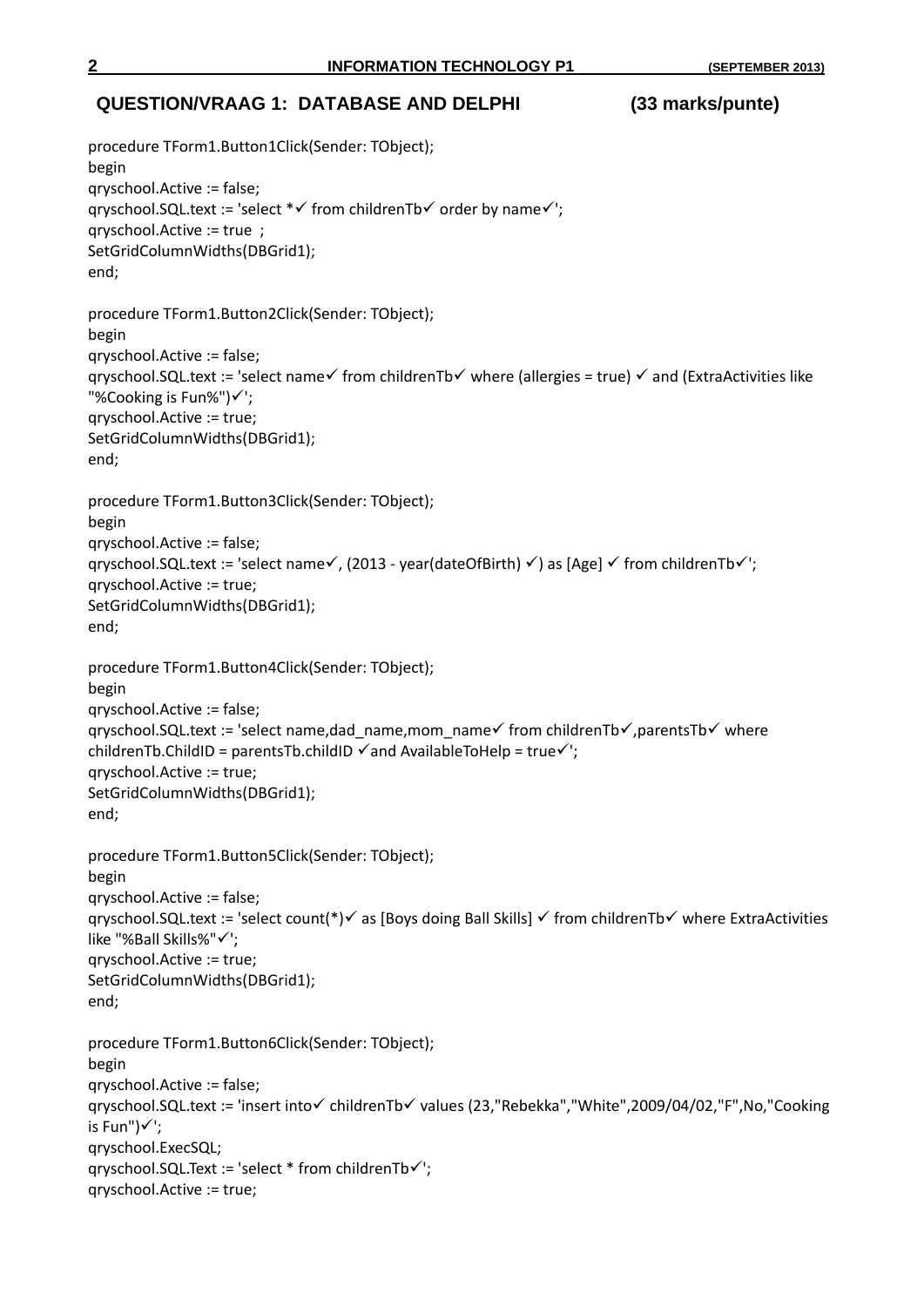```
SetGridColumnWidths(DBGrid1);
end;
procedure TForm1.Button7Click(Sender: TObject);
var
sactivity : string;
begin
sactivity := inputbox('Enter activity',","); \checkmarkqryschool.Active := false;
qry school.SQL.text := 'select name, surname \checkmark from childrenTb\checkmark where ExtraActivities like
"%'+sactivity+'%"√';
qryschool.Active := true;
SetGridColumnWidths(DBGrid1);
end;
procedure TForm1.Button8Click(Sender: TObject);
begin
qryschool.Active := false;
qryschool.SQL.text := 'select name, surname, dateofbirth√ from childrenTb√ where
(MONTH(Dateofbirth)=10) \checkmark or (MONTH(Dateofbirth)=11) \checkmark or (MONTH(Dateofbirth)=12) \checkmark';
qryschool.Active := true; *where (MONTH(DateOfBirth) in (10,11,12)) 
SetGridColumnWidths(DBGrid1); example also be used
end;
```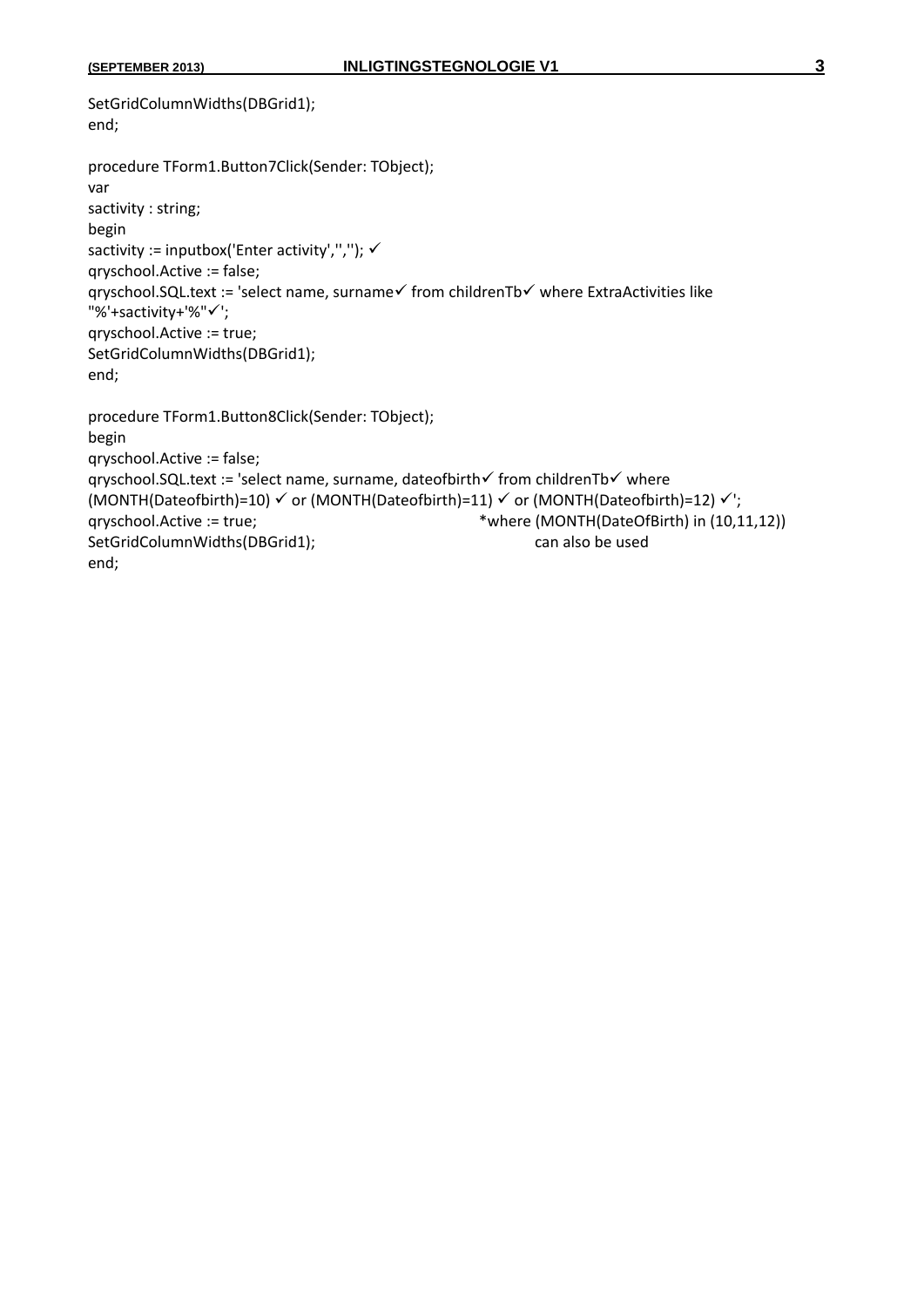| 2.1<br>2.1.1<br>Define a class TSchool<br>Private<br>Declaring fname, fdob, fdeposit, fage<br>2.1.2<br><b>Constructor heading</b><br>Assigning and initialising fields<br>2.1.3<br>Procedure CalcAge heading<br>Calculate fage<br><b>SysUtils</b><br>2.1.4<br>heading<br>Function getreason: string<br><b>Nested if statements</b><br>2.1.5<br>Function accepted : Boolean heading<br>If deposit paid and age is correct then accept should be true<br>2.1.6<br>GetName heading<br>fname assigned to result/function<br>2.1.7<br>GetDOB heading<br>fdob assigned to result/function | 1<br>1<br>1                                                                            |
|-------------------------------------------------------------------------------------------------------------------------------------------------------------------------------------------------------------------------------------------------------------------------------------------------------------------------------------------------------------------------------------------------------------------------------------------------------------------------------------------------------------------------------------------------------------------------------------|----------------------------------------------------------------------------------------|
|                                                                                                                                                                                                                                                                                                                                                                                                                                                                                                                                                                                     |                                                                                        |
|                                                                                                                                                                                                                                                                                                                                                                                                                                                                                                                                                                                     | 1<br>1                                                                                 |
|                                                                                                                                                                                                                                                                                                                                                                                                                                                                                                                                                                                     | 1<br>1<br>1                                                                            |
|                                                                                                                                                                                                                                                                                                                                                                                                                                                                                                                                                                                     | 1<br>6                                                                                 |
|                                                                                                                                                                                                                                                                                                                                                                                                                                                                                                                                                                                     | 1<br>3                                                                                 |
|                                                                                                                                                                                                                                                                                                                                                                                                                                                                                                                                                                                     | 1<br>$\mathbf{1}$                                                                      |
|                                                                                                                                                                                                                                                                                                                                                                                                                                                                                                                                                                                     | 1<br>$\mathbf{1}$<br>/23/                                                              |
| 2.2.1<br>2.2<br>Declare arriearners, icount (global)<br>Initialise counter<br>Check if file exists, ShowMessage<br><b>Assignfile and Reset</b><br>While not eof() do<br>ReadIn<br>Increase counter<br>Get name<br>Get dob<br>Get deposit<br>Assign to arriearner                                                                                                                                                                                                                                                                                                                    | $\overline{2}$<br>$\mathbf 1$<br>$\frac{2}{2}$<br>$\mathbf 1$<br>1<br>1<br>1<br>1<br>1 |
| 2.2.2<br>Loop<br>Call getname $\rightarrow$ display                                                                                                                                                                                                                                                                                                                                                                                                                                                                                                                                 | 1<br>1                                                                                 |
| 2.2.3<br>Loop<br>Call calcage<br>If accepted = true then increase counter and display the name<br>Display how many learners have been accepted                                                                                                                                                                                                                                                                                                                                                                                                                                      | Τ<br>1<br>3<br>1                                                                       |
| 2.2.4<br>Loop<br>Call calcage<br>If accepted = false then display the name and reason                                                                                                                                                                                                                                                                                                                                                                                                                                                                                               | 1<br>1<br>3<br>/27/                                                                    |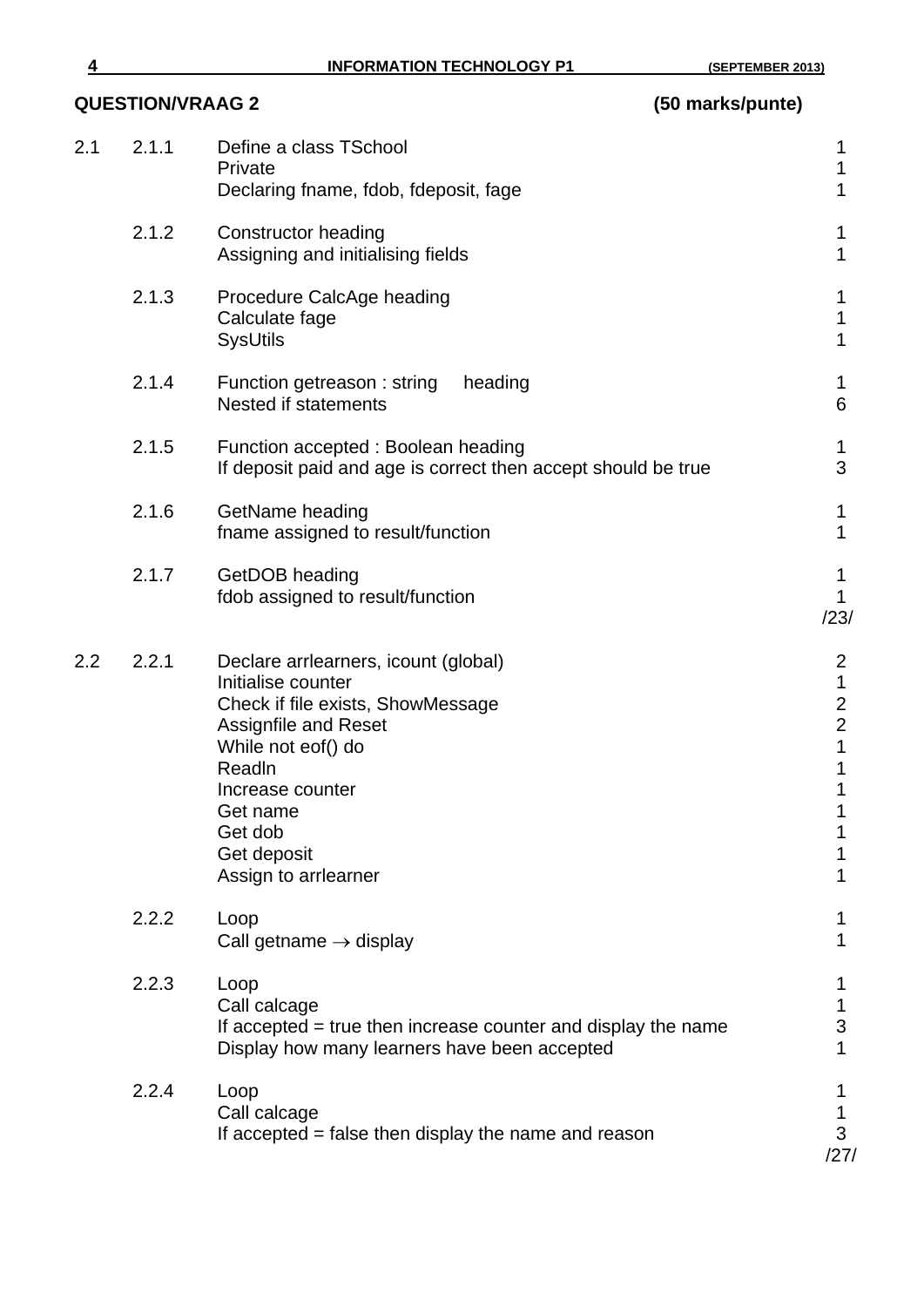```
POSSIBLE SOLUTION
unit Unit2;
interface
uses
  sysutils;
type
 TSchool = class \checkmark private
    fname : string;
    fdob : string;
   fdeposit : boolean; \rightarrow \rightarrow faccept : boolean;
    fage : integer;
   public
    constructor create(sname, sdob : string; bdeposit : boolean);
    procedure calcage;
    function accepted : boolean;
    function getname : string; 
    function getdob : string;
    function getreason : string;
   end;
implementation
constructor Tschool.create(sname, sdob : string; bdeposit : boolean); \checkmarkbegin
fname := sname;
  fdob := sdob;
  fdeposit := bdeposit; 
  faccept := false;
end;
procedure Tschool.calcage; 
begin
fage := 2013 - strtoint(copy(fdob, 7,4)); \checkmarkend;
function TSchool.getreason : string; 
begin
 if (fage < 4) or (fage > 6) then\checkmark getreason := 'Incorrect Age'
  else
 if (fdeposit = false) then\checkmark getreason := 'Deposit not paid'
  else
   if ((fage < 4) or (fage>6)) and (fdeposit = false) then\checkmarkgetreason := 'Deposit not paid and incorrect age'; \checkmarkend;
function TSchool.accepted : boolean; 
begin
 if (fdeposit = true) \checkmark and ((fage>=4) and (fage<=6)) \checkmark then
  result := true; \checkmarkend;
```
function Tschool.getdob : string;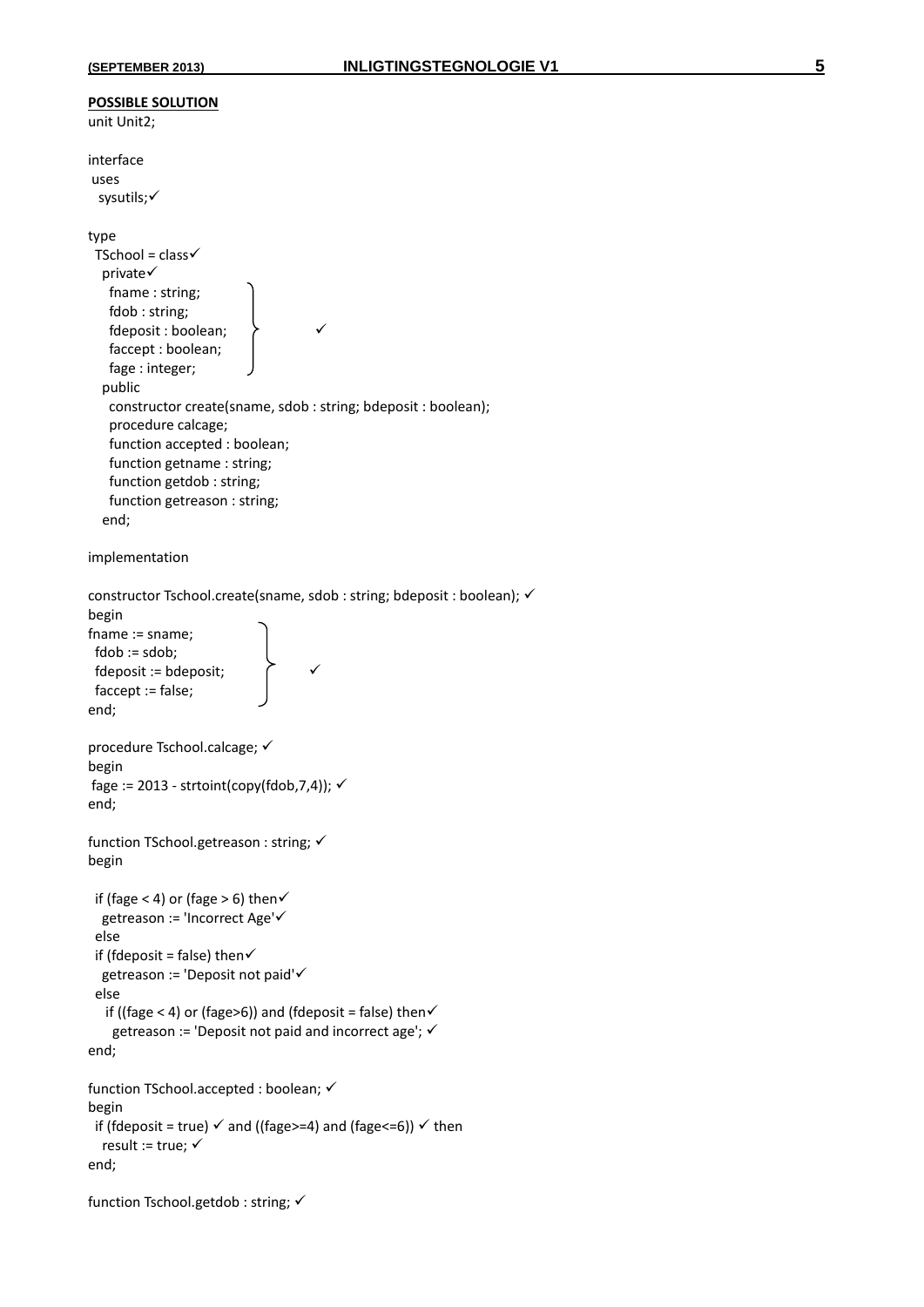begin result := fdob;  $\checkmark$ end; function Tschool.getname : string;  $\checkmark$ 

begin result := fname;  $\checkmark$ end; end.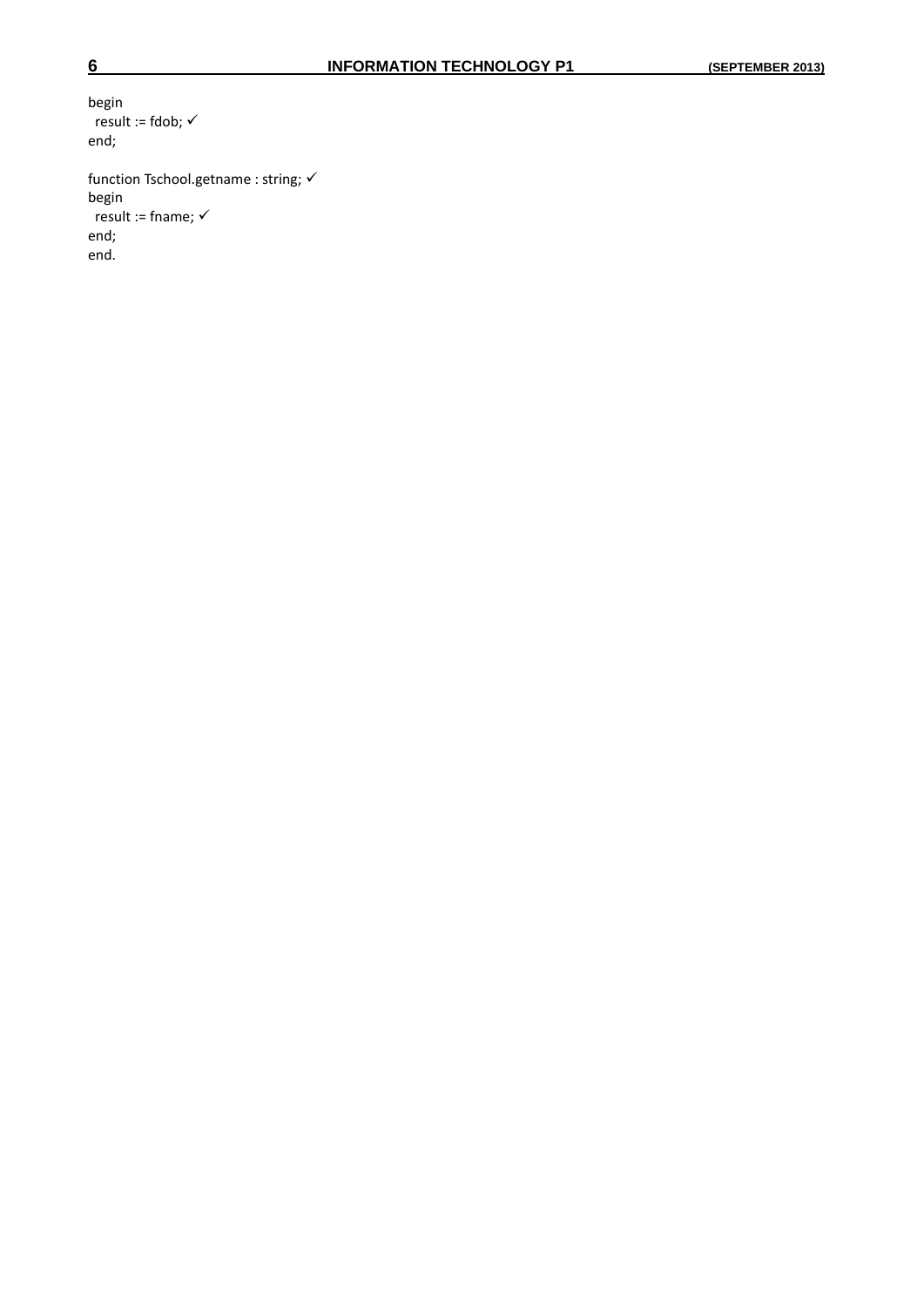unit Unit1;

interface

#### uses

 Windows, Messages, SysUtils, Variants, Classes, Graphics, Controls, Forms, Dialogs, Menus, StdCtrls, ComCtrls, unit2;

#### type

```
 TForm1 = class(TForm)
  MainMenu1: TMainMenu;
  RichEdit1: TRichEdit;
  Displayallcandidates1: TMenuItem;
 Close1: TMenuItem;
 AcceptedCandidates1: TMenuItem;
  ReasonsforNonAcceptance1: TMenuItem;
 DisplayallApplications1: TMenuItem;
 Exit1: TMenuItem;
  procedure DisplayallApplications1Click(Sender: TObject);
  procedure FormCreate(Sender: TObject);
  procedure Close1Click(Sender: TObject);
  procedure AcceptedCandidates1Click(Sender: TObject);
  procedure ReasonsforNonAcceptance1Click(Sender: TObject);
  procedure Exit1Click(Sender: TObject);
 private
  { Private declarations }
 public
  { Public declarations }
 end;
```
#### var

 Form1: TForm1; icount : integer;  $\checkmark$  arrschools : array[1..50] of Tschool; implementation

```
{$R *.dfm}
```

```
procedure TForm1.DisplayallApplications1Click(Sender: TObject);
var
  k:integer;
begin
 for k := 1 to icount do \checkmark begin
    richedit1.lines.add(arrschools[k].getname); 
   end;
end;
procedure TForm1.FormCreate(Sender: TObject);
var
myfile : textfile;
soneline,sname,sdob : string;
k,ipos: integer;
bdeposit : boolean;
begin
 icount := 0: \checkmark if fileexists('Applications.txt') <> true then
   begin
    ShowMessage('File does not exist');
```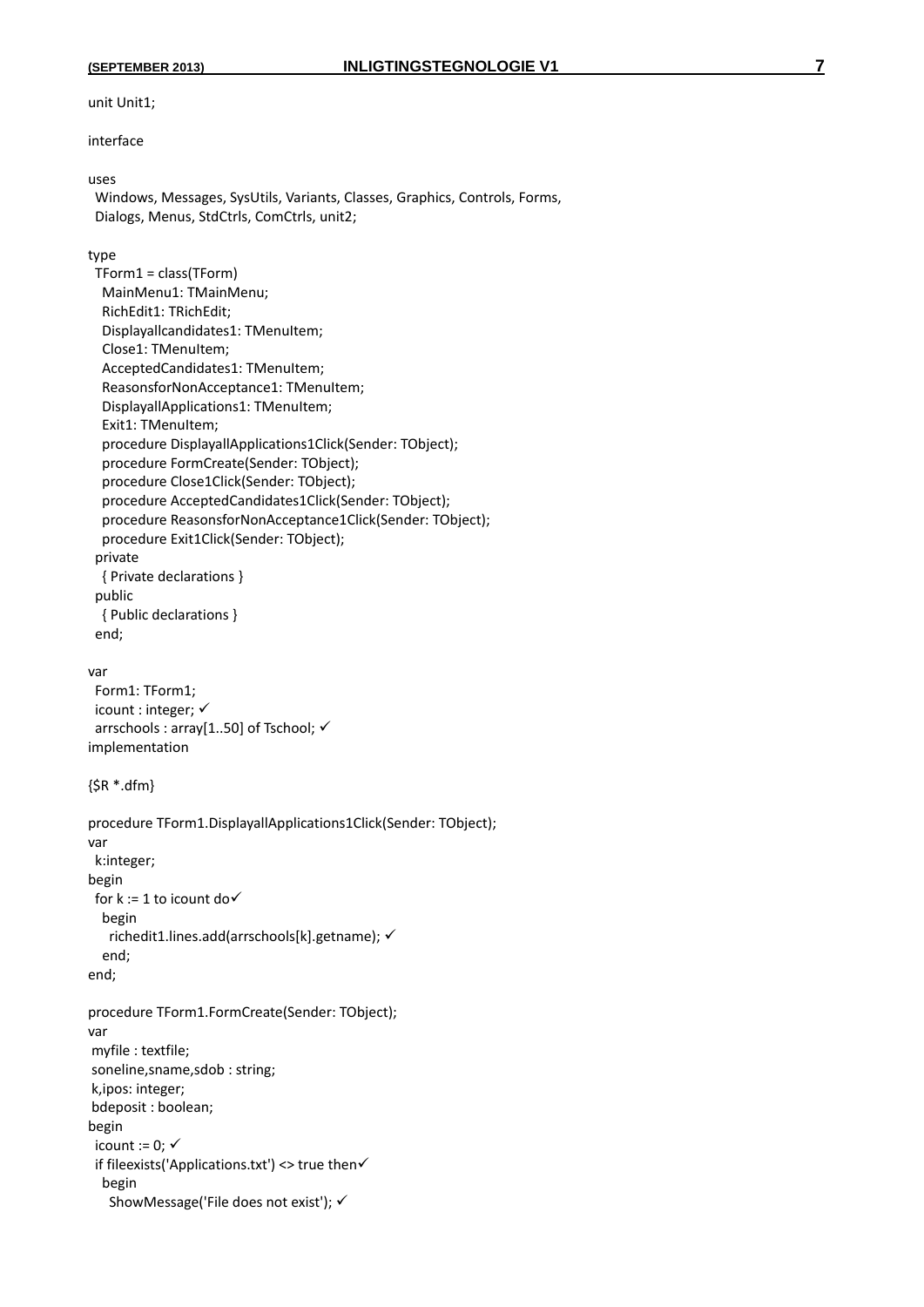```
 Exit;
   end;
  Assignfile(myfile,'Applications.txt'); 
  Reset(myfile); 
  while not eof(myfile) do
   begin
    readln(myfile, soneline); 
    ipos := pos('#',soneline);
   sname := copy(soneline,1, ipos-1); \checkmark delete(soneline,1,ipos);
    ipos := pos('#',soneline);
   sdob := copy(soneline,1, ipos-1); \checkmark delete(soneline,1,ipos);
    bdeposit := strtobool(soneline); 
   inc(icount); \checkmark arrschools[icount]:=Tschool.create(sname, sdob, bdeposit); 
   end;
   closefile(myfile);
end;
procedure TForm1.AcceptedCandidates1Click(Sender: TObject);
var
  k, itotal : integer;
begin
  richedit1.clear;
 for k := 1 to icount do \checkmark begin
    arrschools[k].calcage; 
   if arrschools[k].accepted = true then\checkmark begin
    itotal := itotal + 1; \checkmark richedit1.Lines.add(arrschools[k].getname); 
     end;
    end;
   richedit1.lines.add(inttostr(itotal)+' children accepted'); 
end;
procedure TForm1.ReasonsforNonAcceptance1Click(Sender: TObject);
var
  k : integer;
begin
      richedit1.Clear;
     for k := 1 to icount do \checkmark begin
       arrschools[k].calcage; 
      if arrschools[k].accepted = false then\checkmarkrichedit1.Lines.add(arrschools[k].getname \checkmark + #9 + arrschools[k].getreason) \checkmark end;
end;
procedure TForm1.Exit1Click(Sender: TObject);
begin
  Exit;
end;
end.
```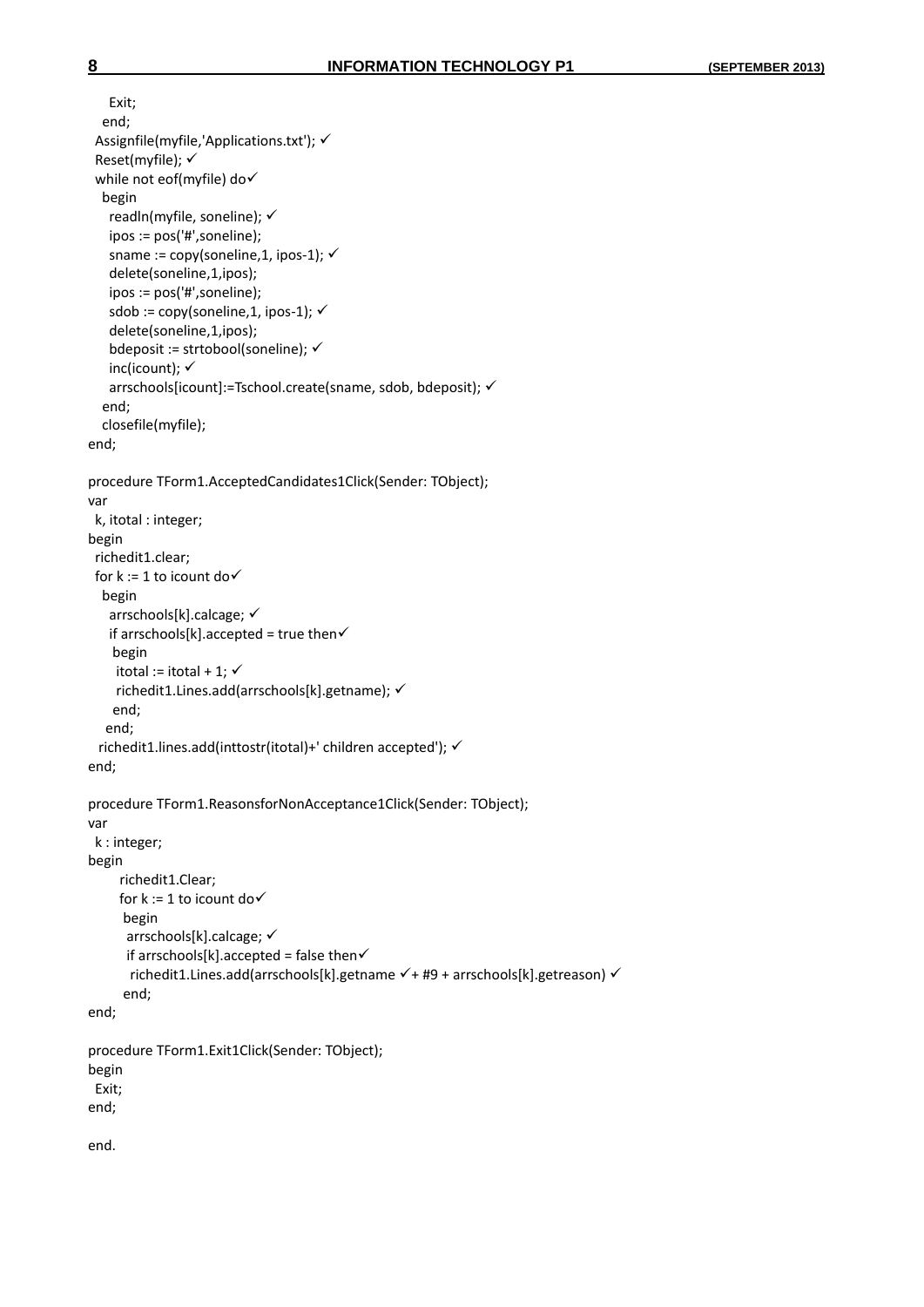### **QUESTION/VRAAG 3 (37 marks/punte)**

| 3.1 | Initialise row counter<br>Check if file exist and error message<br>Assignfile and reset<br>ReadIn<br>Initialise column counter<br>Increase row counter<br>Loop<br>Assign ticket numbers to array                             | 1<br>1<br>1<br>$\overline{c}$                   |
|-----|------------------------------------------------------------------------------------------------------------------------------------------------------------------------------------------------------------------------------|-------------------------------------------------|
| 3.2 | For row loop<br>For col loop<br>Display array in stringgrid                                                                                                                                                                  | 1<br>1<br>1                                     |
| 3.3 | Initialise counter<br>For loops<br>If statement to see if a ticket has been sold<br>Increase counter if true<br>Display how many tickets have been sold                                                                      | 1<br>1<br>1<br>1<br>1                           |
| 3.4 | Random $(230) + 1$<br>For loops<br>If ticket number $=$ random number, then display in listbox<br>Increase counter<br>Repeat until counter $= 10$                                                                            | 1<br>1<br>$\overline{c}$                        |
| 3.5 | Initialise variables<br>For loops<br>If a ticket was sold increase counter<br>If it is more than previous values, then assign highest to max and remember<br>which row<br>Display the child's name who sold the most tickets | $\overline{c}$<br>1<br>$\overline{2}$<br>3<br>1 |
| 3.6 | Calculate amount<br>Calculate amount to be donated<br>Display amount and donated amount<br>Rounded to two decimal places                                                                                                     | 1<br>1<br>$\overline{c}$<br>1                   |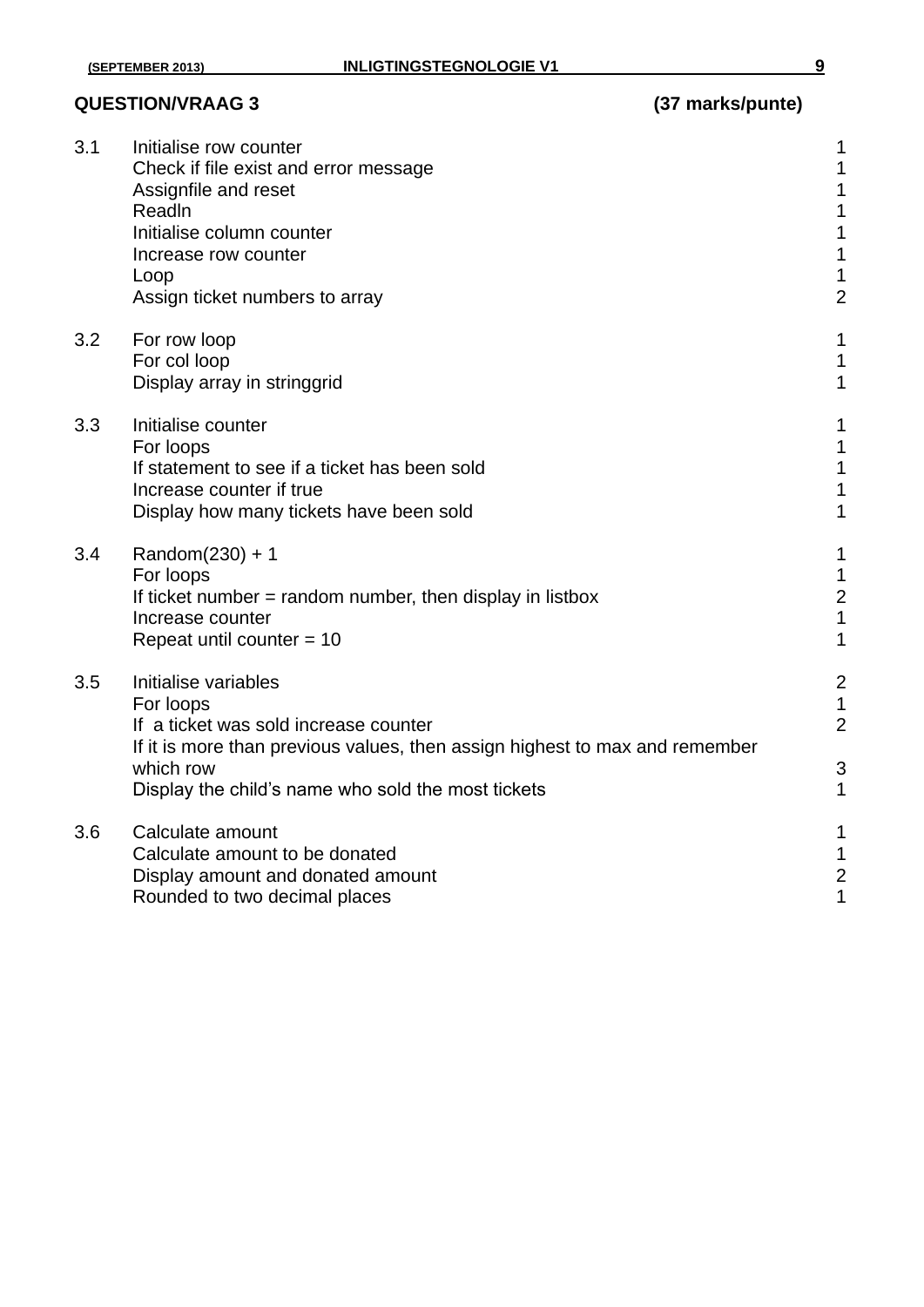### **POSSIBLE SOLUTION**

unit Question3\_u;

#### interface

#### uses

 Windows, Messages, SysUtils, Variants, Classes, Graphics, Controls, Forms, Dialogs, Grids, StdCtrls;

#### type

```
 TForm1 = class(TForm)
…
```
end;

#### var

```
 Form1: TForm1;
 ar2tickets : array[1..23,1..10] of integer;
 iticketssold : integer;
```
const

```
 arrnames : array[1..23] of string = ('Jack','Sarah','Ben','Lily','Jocelyn','Adrian',
                       'Anathi','Anita','Ashwin','Peter','Chloe','Jeff','Nathi',
                       'Wandile','Kerry','Sethu','Caryn','Nicola','Phila',
                       'Lindelwa','Kevin','Alex','Rebekka');
```
implementation

{\$R \*.dfm}

```
procedure TForm1.FormCreate(Sender: TObject);
var
  irow : integer;
begin
```

```
 for irow := 1 to 23 do
  stringgrid1.cells[0,irow-1] := arrnames[irow];
```

```
end;
procedure TForm1.Button1Click(Sender: TObject);
var
  irow,icol,ipos : integer;
  myfile : textfile;
  soneline : string;
begin
 irow := 0; \checkmark if fileexists('Tickets.txt')<>true then
   begin
    ShowMessage('File does not exist'); 
    Exit;
   end;
  Assignfile(myfile, 'Tickets.txt'); 
  Reset(myfile);
  while not eof(myfile) do
  begin
```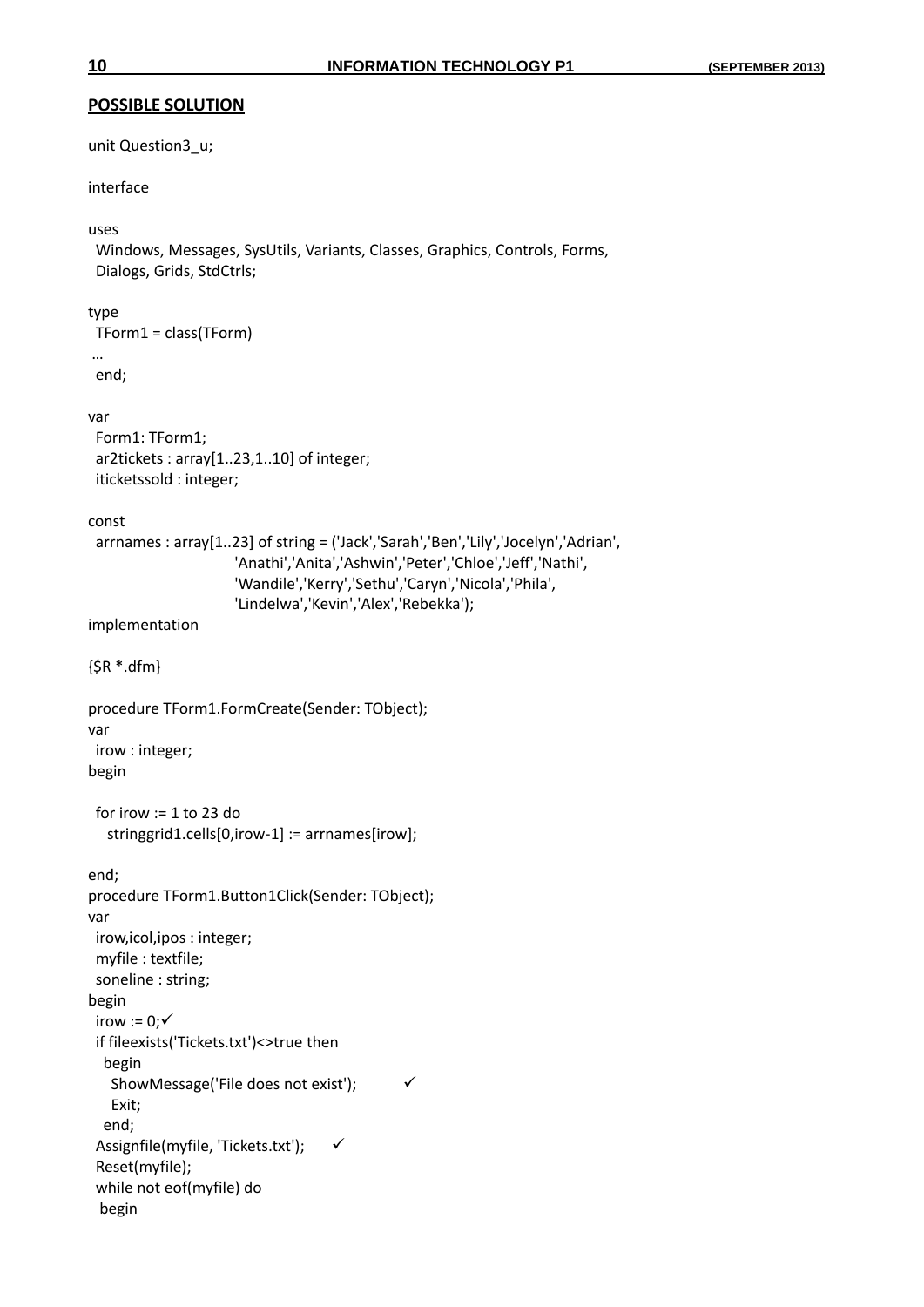end;

```
 readln(myfile, soneline); 
   icol := 0; \checkmarkinc(irow); \checkmark ipos := pos(',',soneline);
   while ipos \lt 0 do\checkmark begin
      inc(icol);
     ar2tickets[irow,icol] := strtoint(copy(soneline,1,ipos-1)); \checkmark delete(soneline,1,ipos);
      ipos := pos(',',soneline);
     end;
   end;
  closefile(myfile);
end;
procedure TForm1.Button2Click(Sender: TObject);
var
  irow, icol : integer;
begin
 for irow := 1 to 23 do \checkmarkfor icol := 1 to 10 do \checkmarkstringgrid1.cells[icol,irow-1] := inttostr(ar2tickets[irow,icol]); √
end; 
procedure TForm1.Button3Click(Sender: TObject);
var
  irow, icol : integer;
begin
 iticketssold := 0; \checkmarkfor irow := 1 to 23 do \checkmark for icol := 1 to 10 do
   if ar2tickets[irow,icol] > 0 then\checkmark inc(iticketssold); 
  ShowMessage(inttostr(iticketssold) + ' tickets sold'); 
end;
procedure TForm1.Button4Click(Sender: TObject);
var
  iran, irow, icol, idraws : integer;
begin
  randomize;
   repeat
   iran := random(230) + 1; \checkmarkfor irow := 1 to 23 do\checkmark begin
     for icol := 1 to 10 do
      begin
       if ar2tickets[irow,icol] = iran then\checkmark begin
         listbox1.Items.add(inttostr(iran)) \checkmark;
         inc(idraws); \checkmark end
```